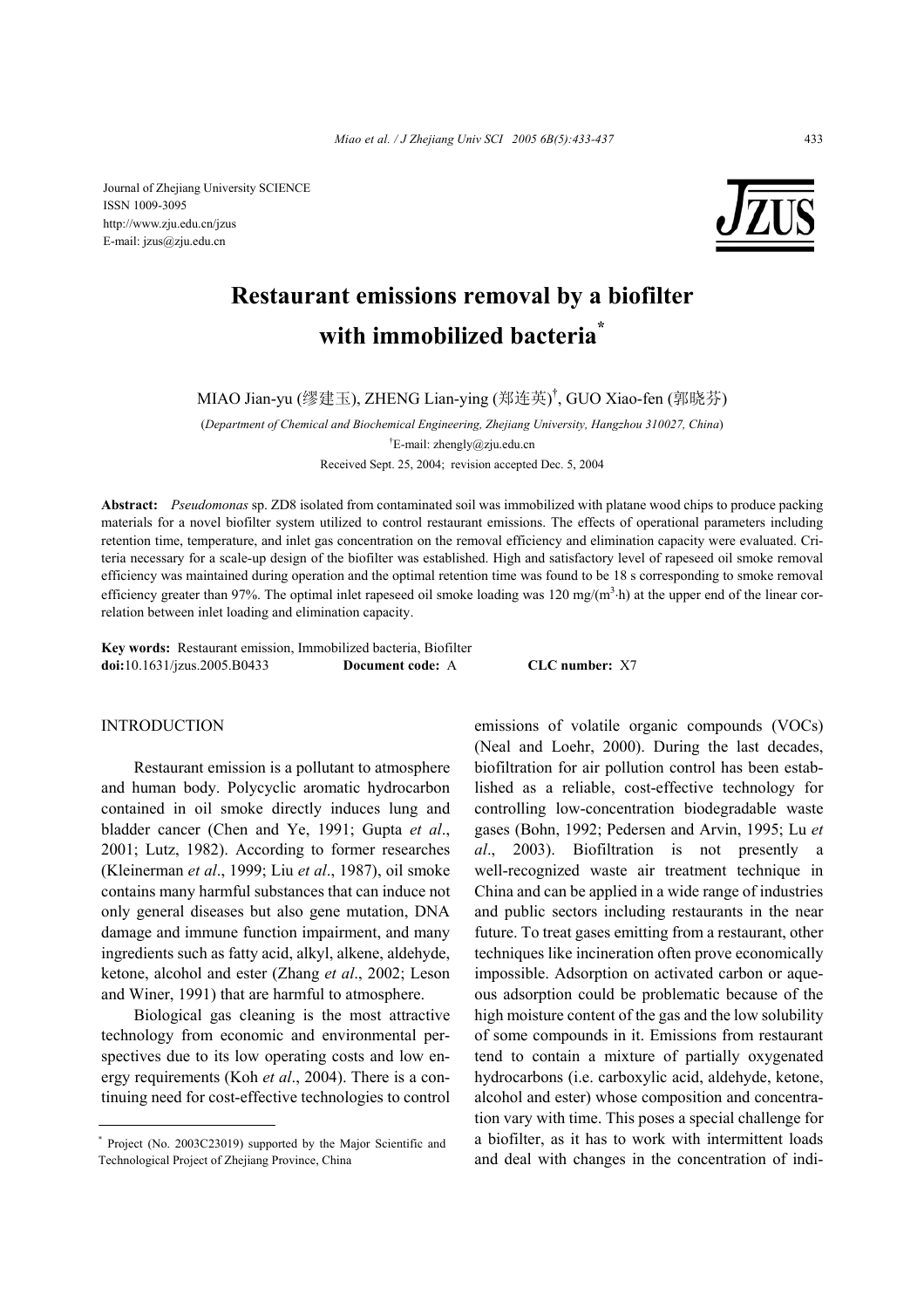vidual contaminants. Little research has been carried out on the capacity of biofilters to deal with such effluents.

The idea behind a biofilter is to let microorganisms degrade pollutants from the air and use these substances as their primary carbon and energy source. The key to a successful biofilter operation is to create a health ecosystem in the filter, by controlling parameters like moisture content, pH, temperature, access to oxygen and nutrients. The choice of filter material is fundamental and in recent years various synthetic packing materials indeed do not contain microorganisms or nutrients, which therefore must be added. Wood seems to be a suitable biofilter medium since it is cheap, develops low pressure-drops, has good mechanical properties and offers a seemly habitat for microorganisms.

The objective of this study was to investigate the feasibility of using a wood biofilter for the treatment of restaurant emissions, in which rapeseed oil emissions would be the target.

## MATERIALS AND METHODS

#### **Microorganism**

*Pseudomonas* sp. ZD8, used throughout the experiments was isolated from contaminated soil.

## **Medium and culture condition**

An artificial medium was used for the cultivation of *Pseudomonas* sp. ZD8. The basal composition of the medium  $(g/L)$  was as follows:  $(NH_4)_2SO_4$  1,  $CaCl_2$ 0.4,  $MgSO_4$ ·7H<sub>2</sub>O 0.5, KH<sub>2</sub>PO<sub>4</sub> 2, K<sub>2</sub>HPO<sub>4</sub> 1, NaNO<sub>3</sub> 0.25 and 3 ml rapeseed oil as the carbon source. The pH of the artificial medium was adjusted to 7.5. The culture was carried out at 30 °C for 24 h on a rotary shaker at 210 rpm.

## **Preparation of platane wood chip**

The physical properties of porous platane wood chips (20 mm×20 mm×10 mm) were as follows: bulk density 0.8  $g/cm<sup>3</sup>$  and porosity 58%. The platane wood chips were prepared by washing with distilled water, drying at 100 °C for 24 h and autoclaving at 121 °C for 20 min.

#### **Immobilization onto platane wood chips**

*Pseudomonas* sp. ZD8 cultured in the 5 L fresh artificial medium were harvested by centrifugation at  $17000 \times g$  for 15 min and washed twice with distilled water. The harvested cells were resuspended in fresh artificial medium (1000 ml) and subjected to immobilization. The immobilization was performed according to the method described below. The cells were adhered and absorbed onto the platane wood chips (5000 g) by injecting the bottle evacuated by sucking with an aspirator. The cells adhered and absorbed onto the platane wood chips were subsequently transferred to a sterile breaker and covered with a thin foil. The cells were further incubated at 30 °C for 24 h. The moisture content of the platane wood chips was adjusted to  $45\%$  (v/w) by adding the basal medium. The initial cell number was approximately 108 cfu/g platane wood chips.

#### **Scanning electron microscopy**

*Pseudomonas* sp. ZD8 immobilized onto the platane wood chips was observed under scanning electron microscopy. The platane wood chips with immobilized cells were compared to those without cells. For scanning electron microscopy, the platane wood chips were fixed with  $2\%$  (v/v) glutaraldehyde and  $1\%$  (v/v) osmium acid for 1 h. Samples were dehydrated in a graded series of ethanol concentrations  $[20\% \sim 99.5\%$  (v/v) ethanol from 15 min to 30 min, twice], and dried to critical point by using the Critical Point Dryer. Samples were coated with Pt-Pd using Ion Sputter and observed at an accelerating voltage of 100 kV with scanning electron microscope.

#### **Biofilter construction**

A laboratory-scale experimental biofilter is shown in Fig.1.



**Fig.1 Flow chart of biofilter system** 

1: Air pump; 2: Flow meter; 3: Heating apparatus; 4: Lampblack reactor; 5: Thermometer; 6: Gas blender; 7: Humidifier; 8: Packing; 9: Spray thrower; 10: Gas distributor; 11: Inlet; 12: Outlet; 13: compressed water pump; 14: Reservior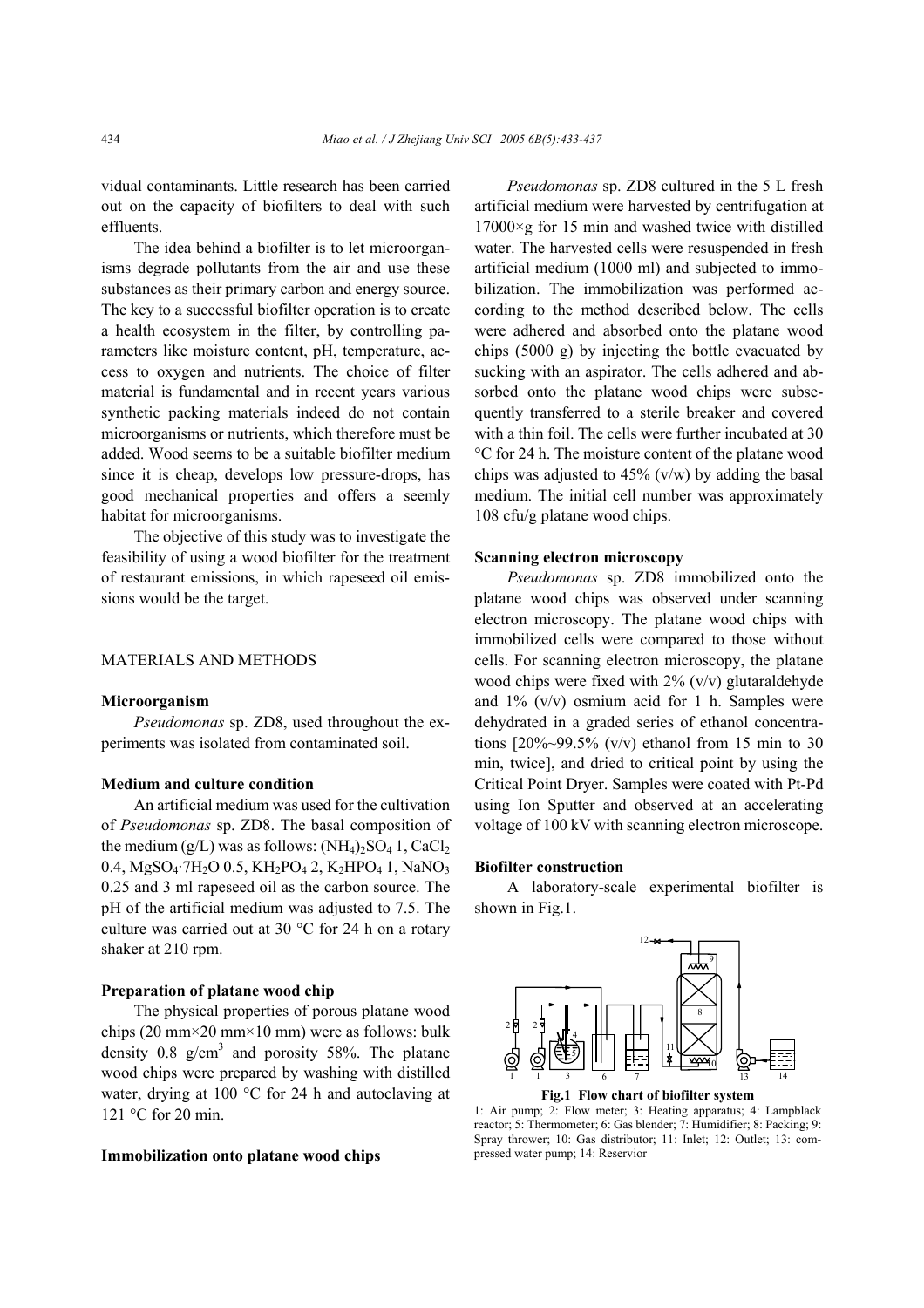The platane wood chips immobilized cells were packed into a glass column (250 mm×600 mm of working length). The basal medium contained in a humidification bottle was supplied to the immobilized cells by purging air through the humidification bottle. Relative humidity of 90% to 95% was routinely and continuously achieved during the operation. Rapeseed oil smoke at different concentrations was supplied to the column at varied flow rates. The experimental temperature was held at 30 °C.

#### **Analysis of rapeseed oil smoke**

Charcoal and XAD-2 tubes were used for the determination of rapeseed oil smoke, stored at −18 °C until analysis. Alkyl ester was dissolved into  $CCl<sub>4</sub>$  in tubes and analyzed by using a gas chromatography (HP 5890) coupled to a flame ionization detector (FID). A standard solution composed of eleven alkyl esters was used (Mixture FO 7, 90-1107, LOT NO: 6071:2, Larodan Fine Chemicals).

## RESULTS AND DISCUSSION

### **Rapeseed oil smoke removal continuous operation**

A long-term investigation into removal of different oil smoke concentrations was conducted at a flow rate of 1  $m^3/h$  for 90 d. To evaluate the adaptability of *Pseudomonas* sp. ZD8 to this condition, the biofilter was supplied with 100 mg/m<sup>3</sup> rapeseed oil smoke for the first thirty days, and then a 600 mg/m<sup>3</sup> rapeseed oil smoke shock loading was fed for the remaining sixty days. The removal efficiency of rapeseed oil smoke is shown in Fig.2. After thirty days of start-up required, more than 97% removal efficiency was achieved at inlet with the concentration of 300 or 600 mg/m<sup>3</sup>.



**Fig.2 Rapeseed oil smoke removal efficiency of a biofilter at a rate of 1 m3 /h**

However, when the concentration of rapeseed oil smoke supplied was increased from  $100 \text{ mg/m}^3$  to  $600$  $mg/m<sup>3</sup>$  during 30 d, a short-term decline in performance was observed. The biofilter required about 5 d for recovery of its microorganism oxidation ability.

# **Effect of retention time on rapeseed oil smoke removal**

The effect of retention time in the biofilter on rapeseed oil smoke was studied by introducing 50  $mg/m<sup>3</sup>$  rapeseed oil smoke to the biofilter at various flow rates, and the results are shown in Fig.3. The retention time of rapeseed oil smoke in the biofilter was calculated by the following equation:

$$
RT = V/F
$$

where *RT* is the retention time in seconds; *V* is the volume of platane wood chips  $(m^3)$ ; *F* is the flow rate  $(m^3/s)$ .



**Fig.3 Effect of gas retention time on rapeseed oil smoke removal efficiency at 600 mg/m<sup>3</sup> of inlet gas. The removal efficiency required 15 d of operation to reach a steady state**

High removal efficiency (≥90%) was achieved when the retention time was 9−72 s. When the retention time was shortened to 9 s, the removal efficiency decreased significantly.

## **Effect of temperature on rapeseed oil smoke removal**

The effect of temperature on rapeseed oil removal efficiency was investigated from 15 °C to 50 °C and the results are shown in Fig.4. High removal efficiencies were consistently observed with little variation in range from 25 °C to 35 °C, regardless of whether inlet concentrations were high or low. However, the removal efficiencies dropped signifi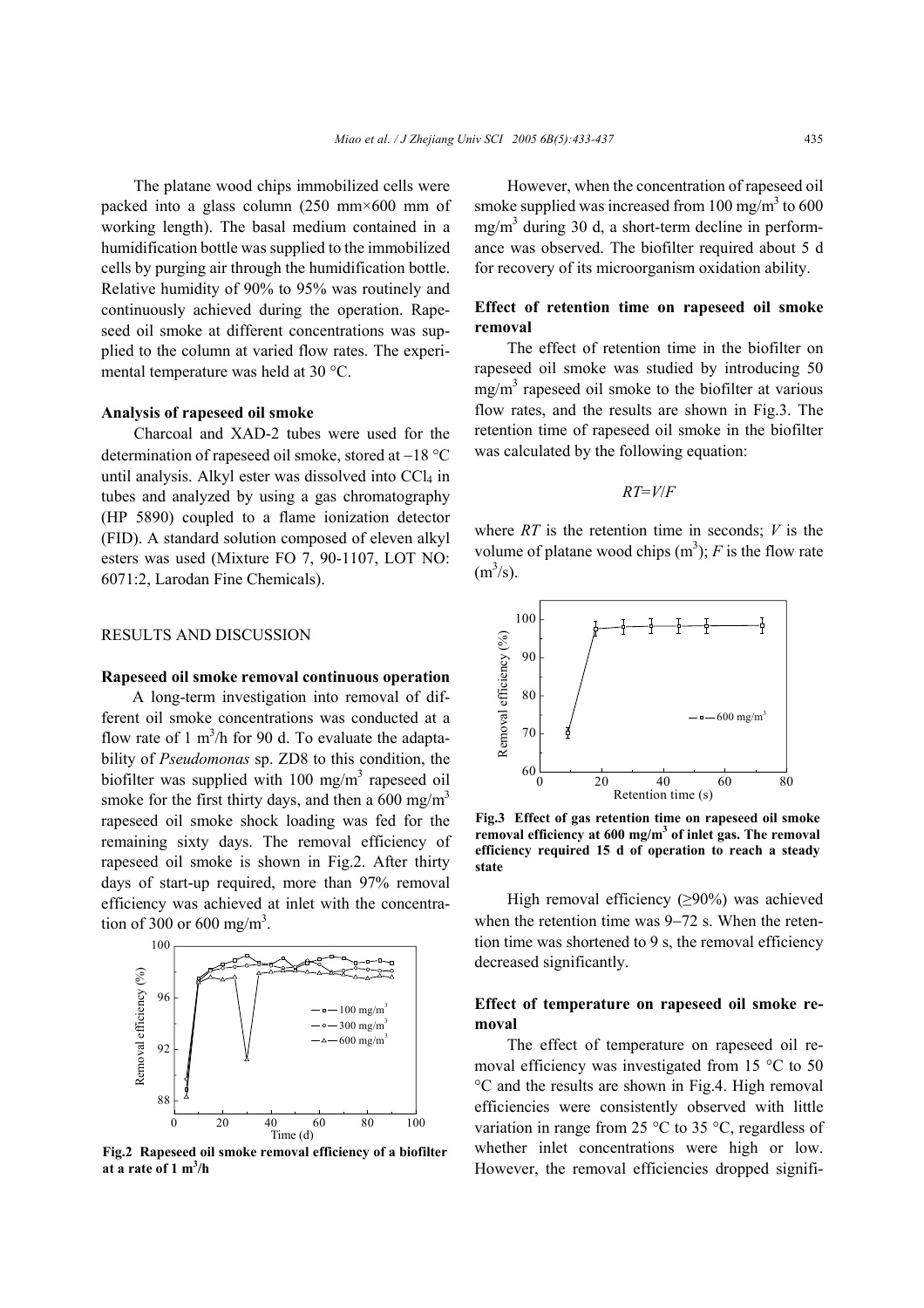cantly at the two extremes (15  $\degree$ C or 50  $\degree$ C) with greater reduction observed at 50 °C, which can be attributed to the sensitivity of the microorganism to high temperature. Based on removal efficiency, the optimum temperature for our system operation was 30 °C. This is near the optimum temperature for *Pseudomonas* sp. ZD8 cultivation in batch culture.



**Fig.4 Effect of temperature on rapeseed oil smoke removal efficiency at a flow rate of 1 m3 /h**

# **Effect of flow rate and inlet concentration on rapeseed oil smoke removal**

The rapeseed oil smoke removal efficiency as functions of gas flow rates and rapeseed oil smoke concentrations are shown in Figs.5 and 6.



**Fig.5 Rapeseed oil smoke removal efficiency versus inlet concentration at different flow rates**



**Fig.6 Elimination capacity versus inlet rapeseed oil smoke concentration at different flow rates**

Removal efficiency decreased progressively with increasing gas flow rates and rapeseed oil smoke concentrations. Removal efficiencies of rapeseed oil smoke of 1 m<sup>3</sup>/h to 2 m<sup>3</sup>/h showed a little variation. Significant difference was noticed when the flow rate was increased to 4  $m<sup>3</sup>/h$ . Higher inlet concentration also had large effect on removal efficiency. The elimination capacity versus the inlet rapeseed oil smoke concentrations at different flow rates is shown in Fig.6. Note that an increase in gas flow rate from 1  $m^3/h$  to 4  $m^3/h$  resulted in almost doubled removal capacity, while increase from 1 m<sup>3</sup>/h to 2 m<sup>3</sup>/h resulted in increased improvement of removal capacity. Clearly, the gas flow rate strongly influenced both removal efficiency (Fig.5) and the removal capacity (Fig.6) when inlet concentrations were from 100 mg/m<sup>3</sup> to 1000 mg/m<sup>3</sup>.

## **Criteria for designing a scale-up of biofilter**

Complete rapeseed oil smoke removal can be only achieved below the threshold of a critical inlet loading. If beyond, rapeseed oil smoke will be detected at the outlet of the biofilter. Finding the optimal inlet loading is therefore important for the operation of the biofilter. The equation related to the inlet rapeseed oil smoke per unit time and volume of packing material  $[g/(m^3 \cdot h)]$  is expressed as follows:

# *Load*=(*F*×*C*)/*V*

where  $F$  is the flow rate  $(m^3/h)$ ,  $C$  is the inlet rapeseed oil smoke concentration  $(mg/m<sup>3</sup>)$  and *V* is the volume of the platane wood chips  $(m<sup>3</sup>)$ .

Thus both gas flow rate and inlet gas concentration play important roles in designing a real scale-up biofilter if the volume of packing material is constant. The relationship between the inlet loading and the removal capacity for rapeseed oil smoke is shown in Fig.7.

It was obvious that the maximum inlet rapeseed oil smoke loading was approximately  $160 \text{ mg/(m}^3 \cdot h)$ and only 70% rapeseed oil smoke removal was achieved. If we considered the linear region between inlet loading and removal capacity, the optimal inlet loading should be 120 mg/ $(m^3 \cdot h)$ . For example, when rapeseed oil smoke at high concentration is introduced into the biofilter, we must lower the flow rate of rapeseed oil smoke or increase the volume of packing materials to achieve optimal removal capacity. Conversely, we can increase the gas flow rate or